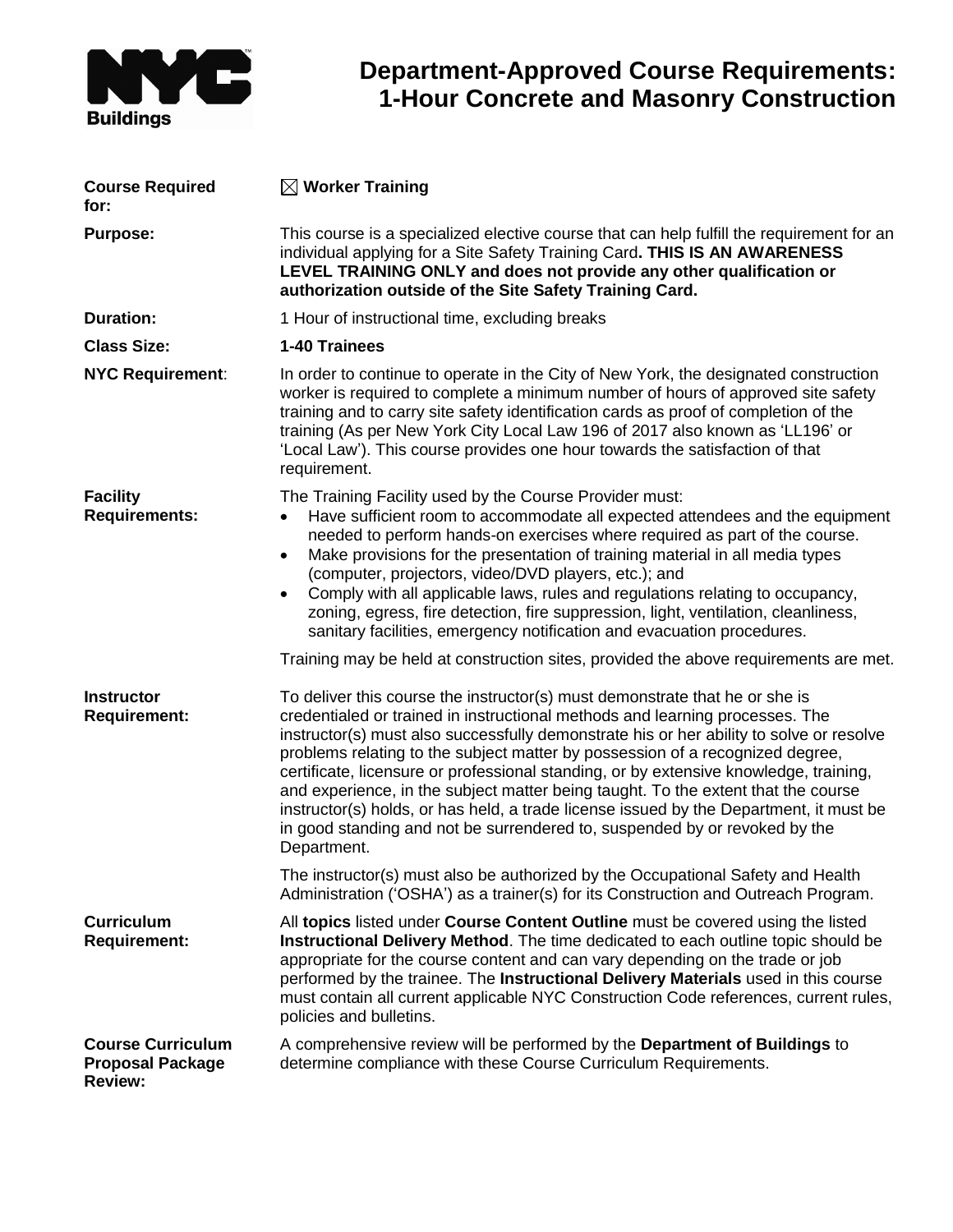

## **Instruction Delivery Method**

| Media:                  | Lecture/Discussion, Slide Presentation |
|-------------------------|----------------------------------------|
| <b>Handouts:</b>        | Slides, references and handbook        |
| <b>Guided Learning:</b> | Illustration                           |

## **Course Content Outline**

- 1. Introduction
	- a. Instructor introduces topic and describes their qualifications and relevant experience for training this module.
	- b. Establish that all trainees can hear and fully understand you i.e. 'raise your hand if you fully understand me' or 'clap your hands if you fully understand me'
	- c. State basic classroom rules, bearings and decorum
		- i. Inform trainees of duration or training and breaks (if any)
		- ii. Remind trainees about limiting distractions (phone use, texting, sidebar conversations)
		- iii. Emergency procedures (location and means of egress, exits or other contingencies)
		- iv. Location of restrooms
	- d. Training Objectives and Expectations:
		- i. Trainees will become generally familiar with various processes of cast in place concrete operations.
		- ii. Trainees will be able to recognize hazards associated with typical cast in place concrete operations.
		- iii. Trainees will be able to avoid health hazards associated with concrete.
- 2. Briefly, in nonscientific terms, explain the physical nature of concrete and reinforced concrete, so trainees have a better 'big picture' perspective of concrete as a fundamental building material.
	- a. Concrete
		- i. History
			- ii. Composition
		- iii. Weight
		- iv. Design and compressive strengths
	- b. Associated chemical hazards: Briefly describe occupational hazards and environmental hazards such is the reason for concrete washout regulations.
		- i. Alkalinity (Hazard Communications)
		- ii. Silica (Hazard Communications)
		- iii. Environmental hazards associated with concrete washout tasks (Chapter 33 Section 3303.5.3)
	- c. Reinforced Concrete (for familiarity purposes, non-engineering language)
		- i. Explain how reinforcing steel rebar works
		- ii. Simply describe Tension and Compression strengths
		- iii. Explain and illustrate the purpose and function of reinforcing steel
		- iv. Illustrate the placement and assembly of reinforcing steel
- 3. Describe and illustrate hazards associated with typical concrete operations (decking and forming, finishing and removal of forms 'stripping' activities) and respective hazard controls.
	- a. Falls, including:
		- i. Falls to lower level
		- ii. Falls into shafts/holes
		- iii. Falls from forming systems (use specific illustrations from common manufactured systems)
		- iv. Tripping to same level
		- v. Falls into impalement hazards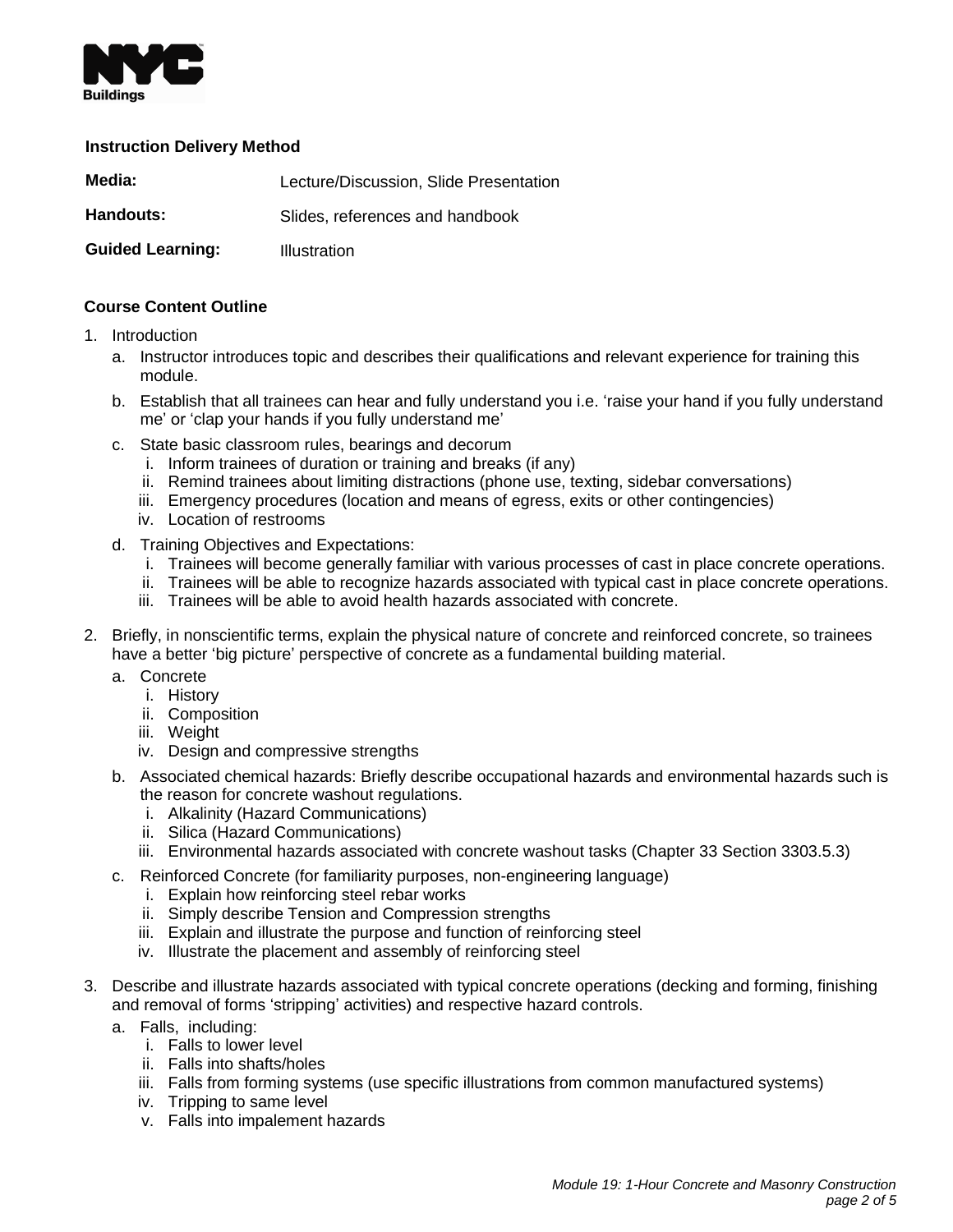

- vi. Personal Protection Equipment
- b. Struck-by equipment
- c. Struck-by material or debris (swing path and fall zones)
- d. Stuck-by load
- e. Rigging failure (staying clear of load)
- f. Overexertion
- g. Impalement from unprotected rebar
- h. Collapse of formwork
- i. Collapse of newly cast in place concrete structures (early loading)
- j. Failures associated with concrete pumping operations (bursting, rupture, blowout)
- k. Chemical burns
- l. Fire
- 4. Describe and illustrate various components associated with typical concrete operations and typical hazard concerns and controls.
	- a. Working deck
	- b. Walking deck
	- c. Unenclosed perimeters
	- d. Horizontal netting systems
	- e. Vertical netting systems
	- f. Controlled Access Zones
	- g. Means of placing concrete
	- h. Concrete pumps
		- i. Crane concrete crane bucket
		- ii. Concrete buggy
	- i. Support of decking, formwork and concrete loads
	- j. Shoring, shores and braces
		- i. Reshoring
		- ii. Formwork systems
		- iii. Multi-stage shores
		- iv. Lateral bracing
		- v. Beams and girders
		- vi. Plumb and level measurements
	- k. Trucks, vehicular traffic and pedestrian management around concrete operations
- 5. Describe various personnel involved in concrete operations and their respective roles and responsibilities. Emphasize that CONCRETE WORKERS MUST BE SPECIALLY TRAINED IN SPECIFIC CONCRETE OPERATIONS ACCORDING TO THE TYPE OF SYSTEMS THEIR EMPLOYERS OR CONTROLLING EMPLOYERS CHOOSE TO USE
	- a. Concrete Safety Manager
	- b. Registered Design Professional
	- c. Concrete Contractor
	- d. Riggers
	- e. Signal Persons and Lift Director
	- f. Competent Persons